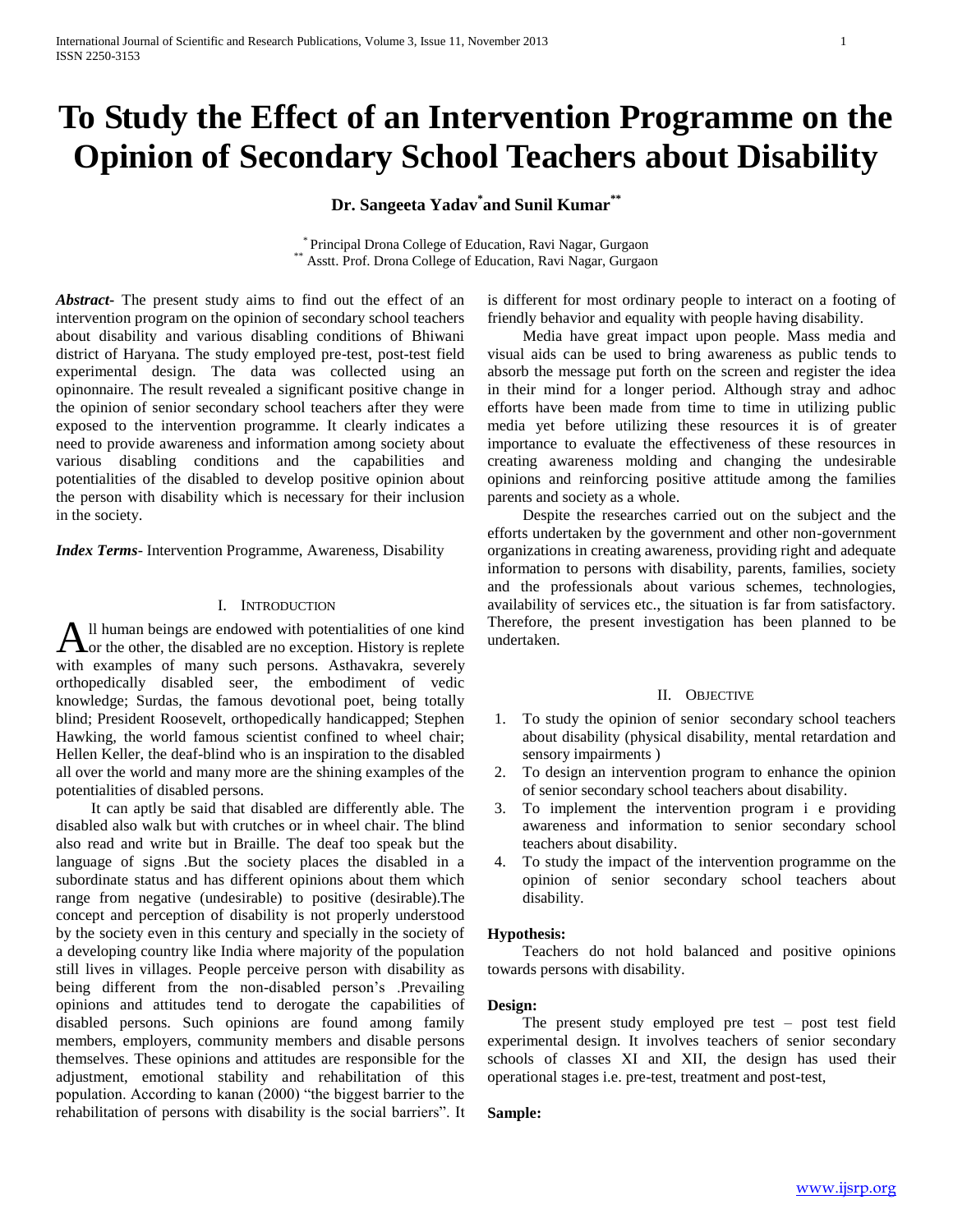International Journal of Scientific and Research Publications, Volume 3, Issue 11, November 2013 2 ISSN 2250-3153

 **The** sample for the study consisted of 48 senior secondary school teachers chosen through stratified random sampling technique from Bhiwani District of Haryana state (India).

#### **Tools Used:**

 An opinionnaire was constructed by the researcher herself to study the opinion of teachers about disability.

## III. PROCEDURE OF THE STUDY

 The design comprises of three operational stages i.e. pretesting and post-testing. After the subjects filled the opinionnaire for the first time an intervention program of 15 days, one hour per day was given to them. The intervention program involves interactive approach, lecture, showing video cassettes and playing audio cassettes which are developed by N.C.E.R.T Delhi. Lecture by experts, disseminating booklets and leaflets developed by the investigator and expert talks by DRC teachers followed by discussion regarding necessary information about disabled and various disabling conditions. After the intervention programme a gap of 30 days was given and then the post-test was administered. The same opinionnaire was given to the subjects so that the difference could be observed.

## **Statistical techniques used:**

 $Chi-square(x'2)$  test for equality was applied to test the significance of opinions expressed by the respondents.

#### IV. RESULTS AND DISCUSSION

 Results of the present study reveal that the intervention programme has been found to have a significant positive effect to change the opinion of senior secondary school teachers about disability in various aspects i e misconceptions about the disabled, education and training of the disabled, facilities provided to the disabled and miscellaneous items. **.**

## V. OPINION OF THE TEACHERS BEFORE THE INTERVENTION PROGRAMME

 It can be observed from Table -1 that around 50 percent of the teachers disagree to the statements – disability is a curse, disabled individuals deserve pity, the disabled are burden on family and society, children with disabilities should not be allowed to study in school with non-disabled children, the abilities of the disabled persons cannot be realized even with special training and disabled workers are mostly shirkers and unreliable. Teachers are not unanimous about the opinion that marriage can cure persons with mental deficits. Nearly 50 percent of the respondents are undecided about this statement. inferiority in the disabled persons is the outcome of behavior of family and society. They also show their consensus for the importance of separate counting of the disabled in censuses. Nearly 70 percent of the respondents are of the view that

disabled children should be allowed to mix up and play with nondisabled children and parental support and involvement is important in the rehabilitation of the disabled. They also opined that the feeling of

|                | <b>Statements</b>                                                       | Agree  | $\mathbf{R}$ $\mathbf{L}$ $\mathbf{L}$ $\mathbf{L}$ $\mathbf{L}$ $\mathbf{L}$ $\mathbf{L}$ $\mathbf{L}$ $\mathbf{L}$ $\mathbf{L}$ $\mathbf{L}$ $\mathbf{L}$ $\mathbf{L}$ $\mathbf{L}$ $\mathbf{L}$ $\mathbf{L}$ $\mathbf{L}$ $\mathbf{L}$ $\mathbf{L}$ $\mathbf{L}$ $\mathbf{L}$ $\mathbf{L}$ $\mathbf{L}$ $\mathbf{L}$ $\mathbf{$<br><b>Disagree</b> | <b>Undecided</b> | X'2  | of<br>Level<br>significan<br>ce |
|----------------|-------------------------------------------------------------------------|--------|-------------------------------------------------------------------------------------------------------------------------------------------------------------------------------------------------------------------------------------------------------------------------------------------------------------------------------------------------------|------------------|------|---------------------------------|
| 1              | Disability is a curse.                                                  | 10     | 22                                                                                                                                                                                                                                                                                                                                                    | 16               | 4.5  | Not sig.                        |
| 2              | Disabled individuals deserve pity.                                      | 10     | 23                                                                                                                                                                                                                                                                                                                                                    | 15               | 5.37 | Not sig.                        |
| 3              | The disabled are burden on family and<br>society.                       | 11     | 23                                                                                                                                                                                                                                                                                                                                                    | 14               | 4.57 | Not sig.                        |
| $\overline{4}$ | Disabled<br>never<br>persons<br>can<br>work/function like non-disabled. | 10     | 20                                                                                                                                                                                                                                                                                                                                                    | 18               | 6.37 | Not sig.                        |
| 5              | Disabled individuals can never obtain<br>high positions.                | $\tau$ | 18                                                                                                                                                                                                                                                                                                                                                    | 23               | 8.37 | Not sig.                        |
| 6              | All the disabled children are deficient<br>in intelligence.             | 9      | 20                                                                                                                                                                                                                                                                                                                                                    | 19               | 4.63 | Not sig.                        |

## **Table -1 CALCULATION OF CHI SQUARE (X'2) WITH REGARD TO THE OPINION OF TEACHERS IN PRE-TEST REGARDING DISABILITIES (N =48)**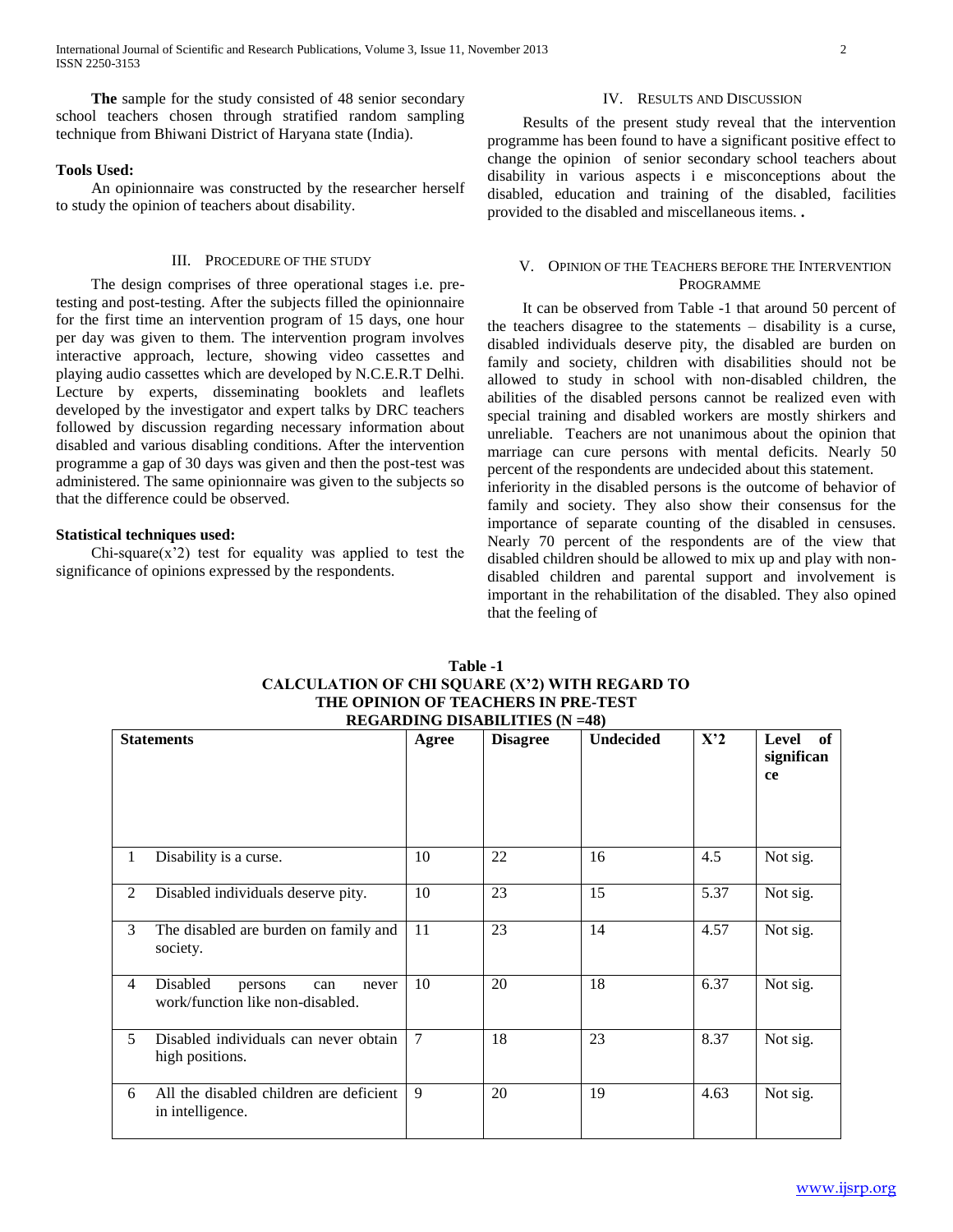| $\tau$ | Marriage can cure persons<br>with<br>mental deficits.                                                          | 16             | 10             | 22             | 4.50           | Not sig. |
|--------|----------------------------------------------------------------------------------------------------------------|----------------|----------------|----------------|----------------|----------|
| 8      | Children with disabilities should not<br>be allowed to study in school with<br>non-disabled children.          | 16             | 25             | $\overline{7}$ | 10.1           | .01      |
| 9      | The abilities of the disabled persons<br>cannot be realized ever with special<br>training.                     | 8              | 28             | 12             | 14             | .01      |
|        | 10 It is wastage of time and money to<br>educate children with disabilities.                                   | 22             | 15             | 11             | 3.8            | Not sig. |
|        | 11 It is wastage of time and money to<br>give vocational training<br>to<br>the<br>disabled persons.            | 12             | 23             | 13             | 4.63           | Not sig. |
|        | 12 Disabled workers are mostly shirkers<br>and unreliable.                                                     | 10             | 15             | 23             | 5.38           | Not sig. |
|        | 13 There is no need of special training for<br>the parents of the disabled                                     | 6              | 26             | 16             | 12.5           | .01      |
|        | 14 It is in just to provide financial help to<br>the disabled by the government.                               | 8              | $\overline{2}$ | 18             | 6.5            | .05      |
|        | 15 It is unfair to give reservation to the<br>disabled in government jobs.                                     | $\overline{7}$ | 29             | 12             | 16.6           | .01      |
|        | 16 It is not proper to give relaxation in<br>the age to the disabled in government<br>jobs.                    | 12             | 16             | 20             | $\overline{2}$ | Not sig. |
| 17     | children should<br>Disabled<br>be<br>not<br>allowed to mix up and play with non-<br>disabled children.         | 10             | 28             | 10             | 13.5           | .01      |
|        | 18 There is no need of parental support<br>and involvement in rehabilitation of<br>the disabled.               | 11             | 23             | 14             | 4.88           | Not sig. |
| 19     | The feeling of inferiority in disabled<br>persons is not the outcome of the<br>behavior of family and society. | 12             | 25             | 11             | 7.63           | .05      |
|        | 20 There is no need for separate counting<br>of the disabled in the census.                                    | 10             | 23             | 15             | 5.37           | Not sig. |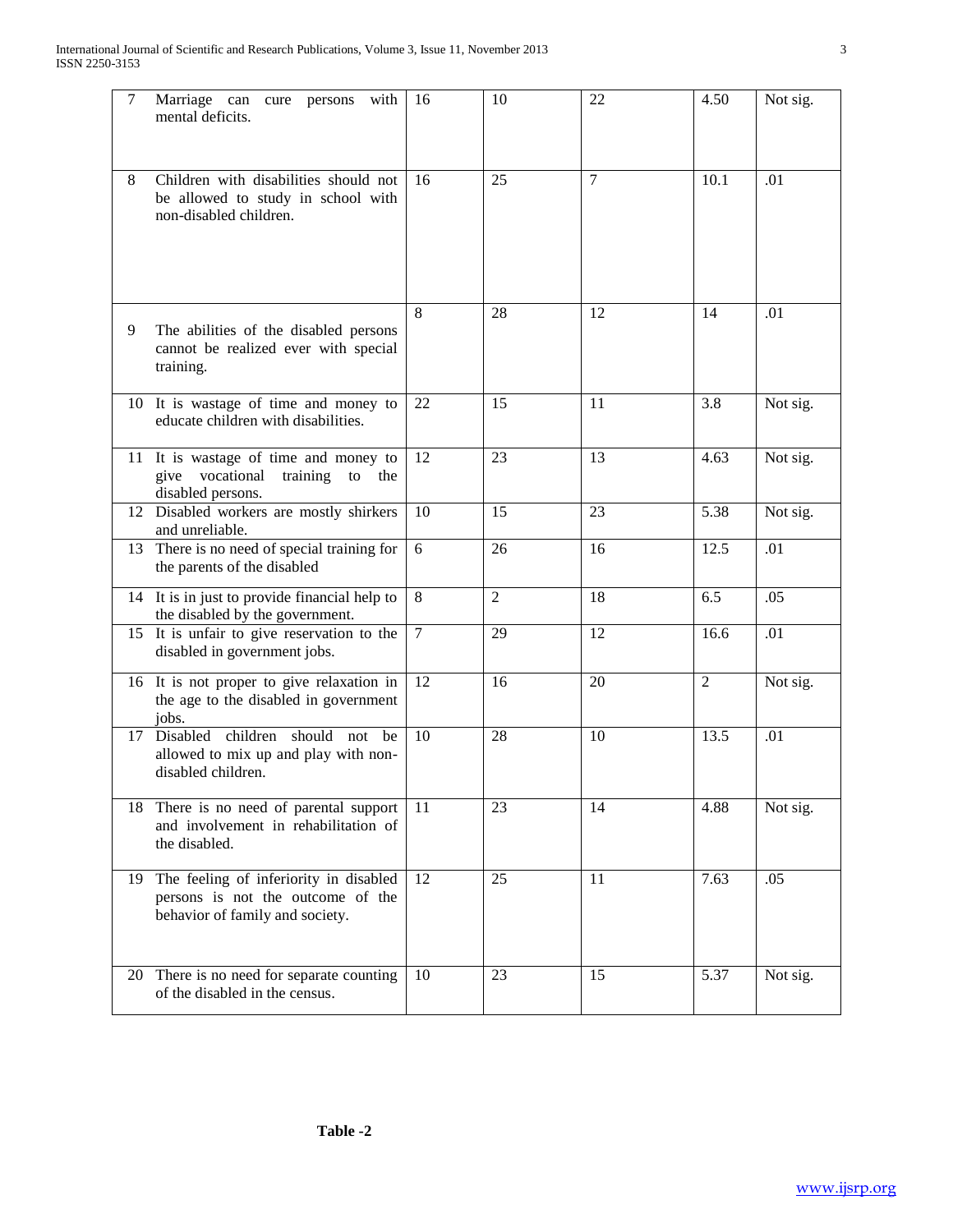# **CALCULATION OF CHI SQUARE (X'2) WITH REGARD TO THE OPINION OF TEACHERS IN POST-TEST REGARDING DISABILITIES (N =48)**

| <b>Statements</b> |                                                                                                                 | Agree          | $\sigma$ <i>b</i> to the theory $(11 - 10)$<br><b>Disagree</b> | Undecided      | X'2  | Level of<br>significance |
|-------------------|-----------------------------------------------------------------------------------------------------------------|----------------|----------------------------------------------------------------|----------------|------|--------------------------|
| $\mathbf{1}$      | Disability is a curse.                                                                                          | 6              | 33                                                             | $\overline{9}$ | 27.4 | .01                      |
| 2                 | Disabled individuals deserve<br>pity.                                                                           | 12             | 30                                                             | 6              | 19.5 | .01                      |
| $\mathfrak{Z}$    | The disabled are burden on<br>family and society.                                                               | 12             | 28                                                             | 8              | 14   | .01                      |
| 4                 | Disabled persons can never<br>work/function<br>like<br>non-<br>disabled.                                        | $\overline{7}$ | 37                                                             | $\overline{4}$ | 41.6 | .01                      |
| 5                 | individuals<br>Disabled<br>can<br>never obtain high positions.                                                  | 14             | 29                                                             | 5              | 18.4 | .01                      |
| 6                 | All the disabled children are<br>deficient in intelligence.                                                     | $\tau$         | 25                                                             | 16             | 10.1 | .01                      |
| $\tau$            | Marriage can cure persons<br>with mental deficits.                                                              | 6              | 38                                                             | $\overline{4}$ | 45.5 | .01                      |
| 8                 | Children<br>with<br>disabilities<br>should not be allowed to<br>study in school with non-<br>disabled children. | 17             | 20                                                             | $\overline{3}$ | 11.6 | .01                      |
| 9                 | The abilities of the disabled<br>persons cannot be realized<br>ever with special training.                      | 6              | 36                                                             | 6              | 37.5 | .01                      |
|                   | 10 It is wastage of time and<br>money to educate children<br>with disabilities.                                 | 46             | 22                                                             | 10             | 4.5  | Not sig.                 |
|                   | 11 It is wastage of time and<br>money to give vocational<br>training to the<br>disabled<br>persons.             | 18             | 23                                                             | $\tau$         | 8.3  | .05                      |
|                   | 12 Disabled workers are mostly<br>shirkers and unreliable.                                                      | 10             | 27                                                             | 11             | 11.4 | .01                      |
|                   | 13 There is no need of special<br>training for the parents of the<br>disabled                                   | 11             | 22                                                             | 15             | 3.8  | Not sig.                 |
| $14$ It           | provide<br>is<br>injust<br>${\rm to}$<br>financial help to the disabled<br>by the government.                   | 5              | 41                                                             | $\overline{2}$ | 58.9 | .01                      |